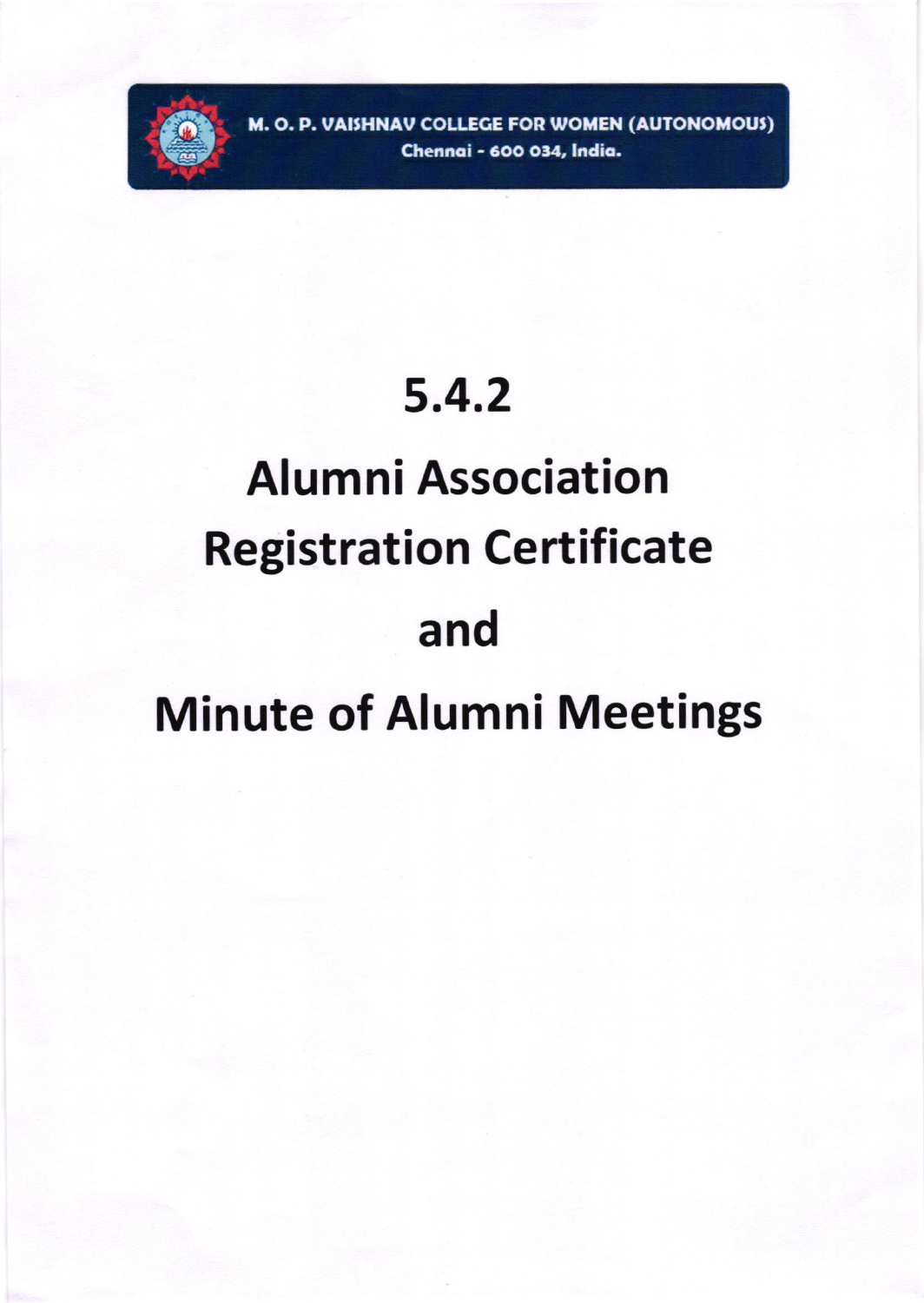

## M. O. P. VAISHNAV COLLEGE FOR WOMEN (AUTONOMOUS)

Chennai - 600 034, India.





K  $131$  Principal 9 *Mainhoon* Collage for Waman M.O.P. Vaishnav College for Women (Autonomous) 20, 20, IV Lane, Nungambakkam High Road Chennai-600 034